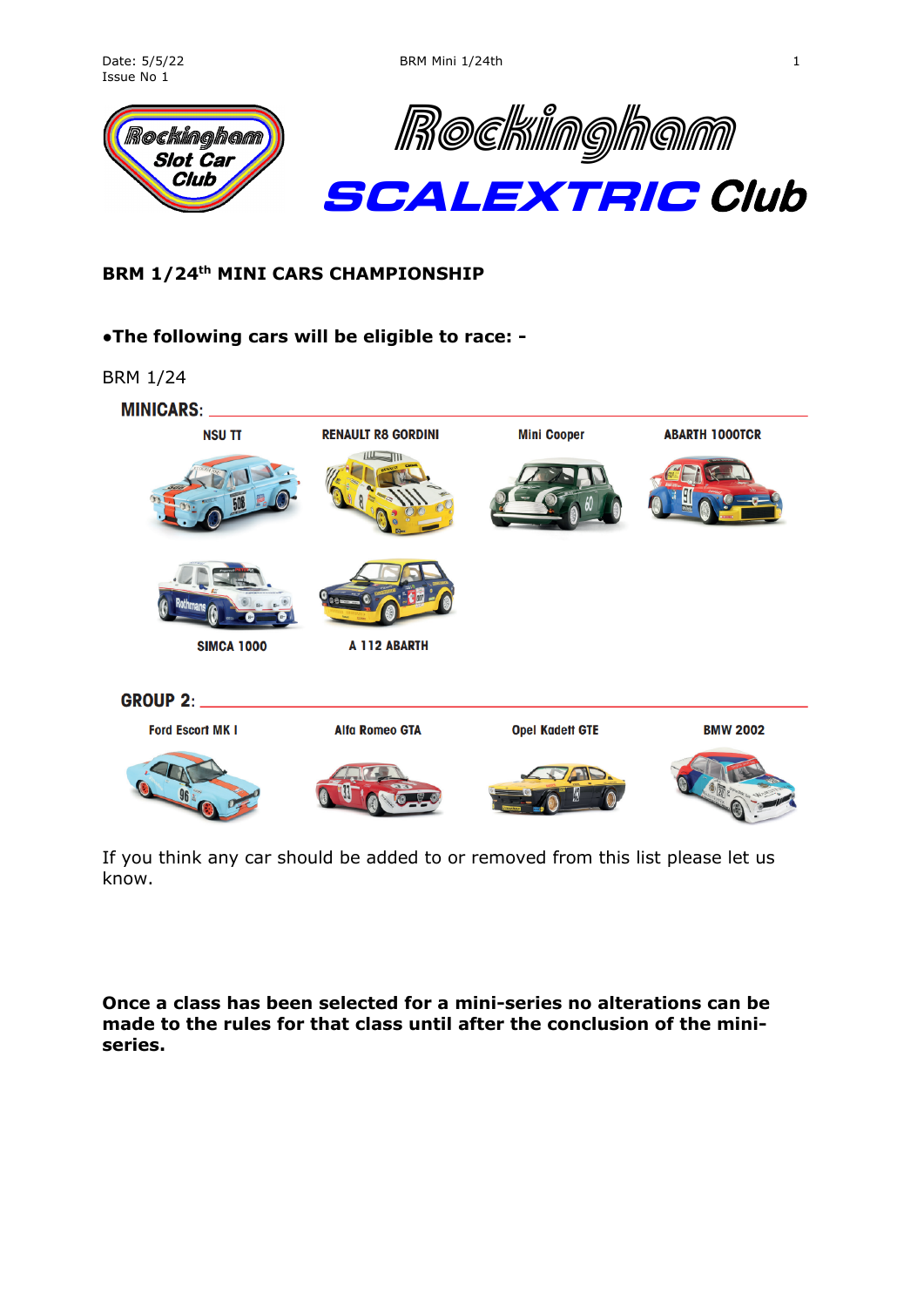## **TECHNICAL REGULATIONS**

#### **1. Motors & Motor Mounts**

- a. All eligible cars must use the original motor BRM-blue 19.000rpm BRM s-417
- b. Motors must be fitted using the original motor mount BRM s-413 + photoetch.
- c. Motors and/or motor mounts may be glued into place if desired.
- d. Rear-wheel drive only is permitted.

#### **2. Gears**

- a. Nylon Pinion 12T BRM s-420 diameter 6.8mm or Nylon Pinion 11T BRM s-420S diameter 6.4mm
- b. Original spur gear 33T BRM s-419 or Ergal BRM s-419a 33T.
- c. Pinions may be glued to motor shafts and crown gears may be glued to axles.

#### **3. Wheels**

a. Any wheels fitted as original equipment by the manufacturer to the model must be used:

| <b>MODEL</b>              | <b>FRONT WHEELS</b> | <b>REAR WHEELS</b> | Ø                      |
|---------------------------|---------------------|--------------------|------------------------|
| <b>Mini Cooper</b>        | s-402m / 402 mc     | s-402m / 402 mc    | 16,8 mm / 13,7 mm      |
| <b>Simca 1000</b>         | s-402 / 402s        | s-402 / 402s       | $17.0$ mm              |
| <b>NSU TT</b>             | $s-402$             | s-402              | 17,0 mm                |
| <b>Abarth 1000 TCR</b>    | s-402f              | s-402fr            | 15,5 mm                |
| <b>Renault Gordini r8</b> | $s-402$             | s-402              | $17.0$ mm              |
| A112 Abarth               | s-402s / 402 mc     | s-402s / 402 mc    | 17,0 mm / 13,7 mm      |
| <b>Opel Kadett GTE</b>    | s-402kf             | s-402kr            | 16,7 ant. - 17,3 post. |
| <b>Escort MKI</b>         | s-402kf             | s-402kr            | 16,7 ant. - 17,3 post. |
| Alfa GTA                  | s-402kf             | s-402kr            | 16,7 ant. - 17,3 post. |
| <b>BMW 2002</b>           | s-402kf             | s-402kr            | 16,7 ant. - 17,3 post. |

- b. All wheels must be of a style that represents a real wheel as used on the real car or have suitable inserts fitted.
- c. Wheels may be glued to axles if desired.

## **4. Tyres**

- a. Original items as supplied
	- BRM s-404 (MINICARS),
	- $\bullet$  BRM s-404k (GROUP 2)
	- BRM s-404M (Mini Cooper A112 with wheels S-402MC)
- b. Tyre treads must not protrude outside the car bodywork when viewed from above.
- c. Front axles must have any side-to-side movement restricted to comply with Rule 4b.
- d. Tyres may be glued onto the wheels, and may be sanded true.
- e. Front tyres may be coated with nail varnish, super glue or similar.
- f. Any tyre dressing/cleaner used must not leave a residue on the tyres or track.

## **5. Rear Axles**

- a. Rear axles can be original items or replaced with plain solid steel of uniform diameter (i.e. not hollow, or titanium or carbon) and must not extend beyond the outer face of any wheel.
- b. Any free ball bearings or BRM S-410 may be fitted and may be glued into place.
- c. Spacers and stoppers are free choice.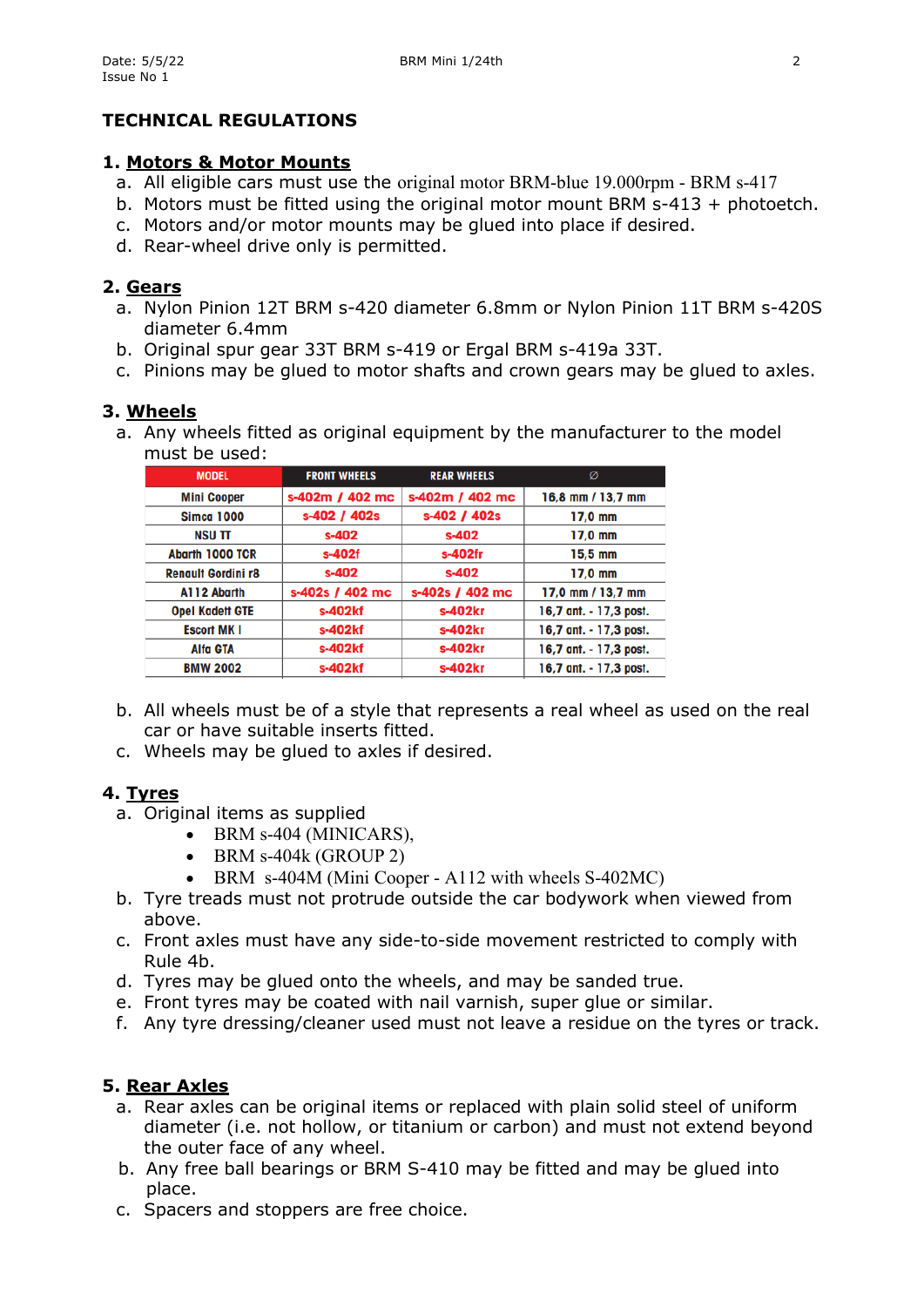# **6. Front Axles**

- a. Front axles must be plain solid steel of uniform diameter (i.e. not hollow, or titanium or carbon) and must not extend beyond the outer face of any wheel. See also Rules 4c and 4d.
- b. Any type of plain (i.e. no eccentric or ball raced) front axle bearings may be fitted and may be glued into place.
- c. Cars fitted with stub axles may have them replaced with a single, solid axle.
- d. "Tubing" the front axle is not permitted.
- e. Spacers and stoppers are free choice.

## **7. Slot Guide**

- a. All cars must have one slot guide only.
- b. All cars must be fitted with original guide BRM s-026ss
- c. It's allowed remove the spring and reduce the height of the blade.
- d. Guide to motor wires, pick up braids, guide spacers and washers are free choice.

## **8. Lights etc.**

a. Any car fitted with working lights may have the light bulbs, LED's, wiring, PC board, and other internal fittings removed, but must retain all external lenses.

## **9. Ballast**

- a. Ballast weight may be added to any car as desired, provided that it is placed within the confines of the body and chassis and is firmly glued in place.
- b. Traction magnets must be removed.

## **10. Body and Chassis**

- a. Bodies and chassis must be used complete and unmodified except as detailed below.
- b. Bodies may be repainted provided that doing so does not distort the body.
- c. White body kits must be fully painted.
- d. All cars must have a realistic colour scheme
- e. The interior must be original and may be glued in place.
- f. Windscreen and window mouldings must be retained as original, except that any centre section of clear plastic under the roof may be removed.
- g. Wheel arches may not be enlarged in any way, but moulding flash may be cleaned off.
- h. Rear view mirrors may be omitted but all other detail parts must remain fitted.
- i. Each model must have his own specific chassis (internal/external).
- j. The 2 chassis must be fixed using the brass BRM nuts original s-415 (h 1.5 mm) or s-415a (1.0 mm no movement), s-415b (h 2.0 mm), s-415c (h 2.5 mm) o s-415d (h 3.0 mm).
- k. The rear plastic part of the chassis must be assembled (except Mini Cooper)
- l. Chassis ride height may not be lowered in any way.
- m. Minor scraping or sanding of the body sides and/or chassis edges is permitted to allow the body to move freely on the chassis.
	- This includes removal of any internal pegs etc. that rest on the motor, axle bearings or chassis sides.
	- Removal of other parts of the body or chassis for this purpose is not permitted.
- n. Body fixing screws are free choice and may be left loose.
- o. Adhesive tape or 'blue tack' must be placed over the body fixing screw holes to prevent screws from falling out.